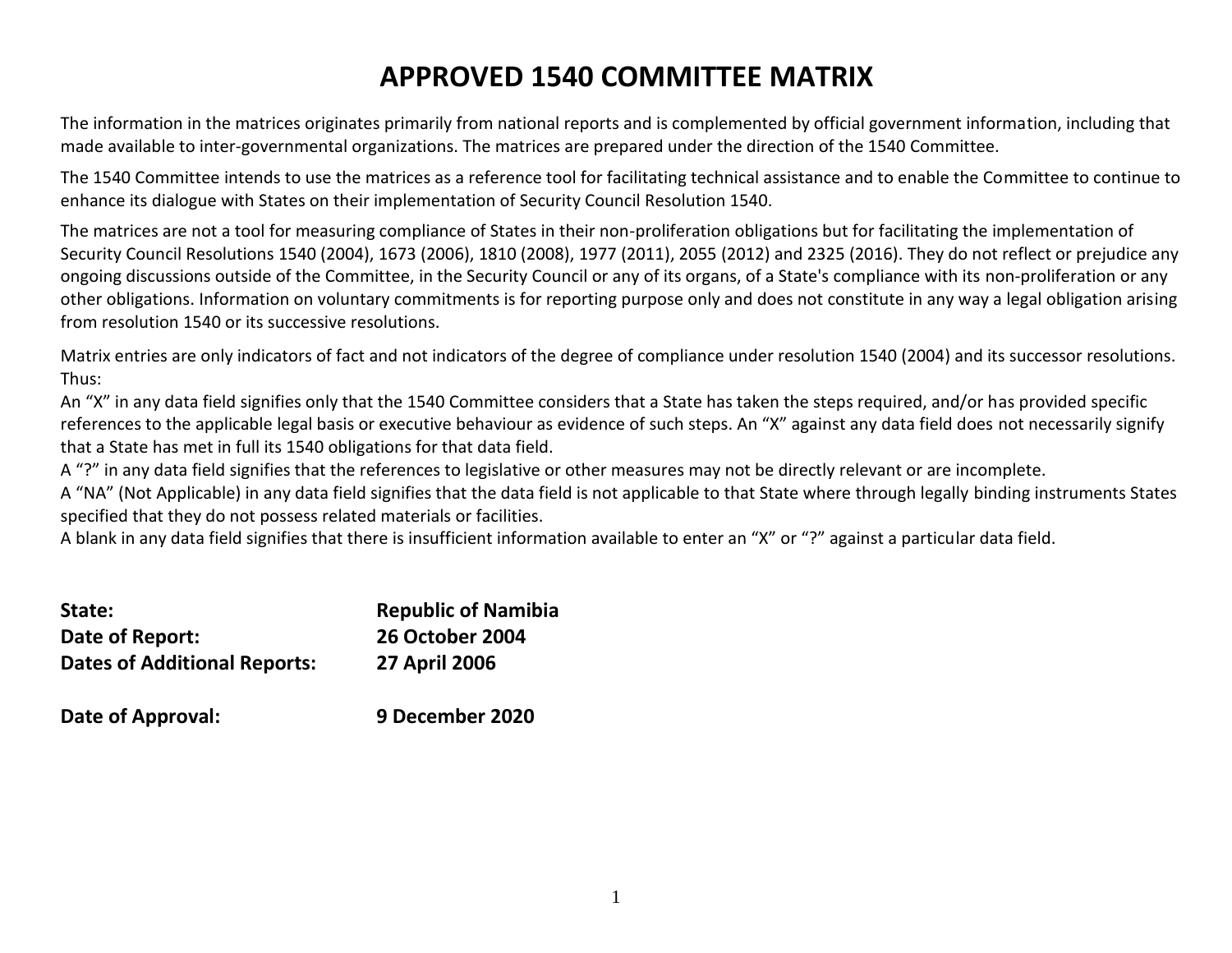## **I. OP 1 and related matters from OP 5, OP 8 (a), (b), (c) and OP10**

| <b>Adherence to legally binding</b><br>instruments, membership of<br>organisations, participation<br>in arrangements and<br>statements made. |                                                                                                 | Relevant information (i.e., signing, deposit of instrument of accession, ratification, etc) |  |  |  |  |  |
|----------------------------------------------------------------------------------------------------------------------------------------------|-------------------------------------------------------------------------------------------------|---------------------------------------------------------------------------------------------|--|--|--|--|--|
| 1                                                                                                                                            | Nuclear Non-<br><b>Proliferation Treaty</b><br>(NPT)                                            | Deposit 2 October 1992                                                                      |  |  |  |  |  |
| $\overline{2}$                                                                                                                               | <b>Nuclear Weapons Free</b><br>Zone/ Protocol(s)                                                | Treaty of Pelindaba, deposit 1 March 2012                                                   |  |  |  |  |  |
| 3                                                                                                                                            | International<br>Convention for the<br>Suppression of Acts of<br>Nuclear Terrorism              | Deposit 2 September 2016                                                                    |  |  |  |  |  |
| 4                                                                                                                                            | Convention on Physical<br>Protection of Nuclear<br>Material (CPPNM)                             | Deposit 2 October 2002                                                                      |  |  |  |  |  |
| 5                                                                                                                                            | 2005 Amendment to the<br><b>CPPNM</b>                                                           | Deposit 16 August 2017                                                                      |  |  |  |  |  |
| 6                                                                                                                                            | Comprehensive Nuclear-<br>Test-Ban Treaty (CTBT)<br>(not in force)                              | Deposit 29 June 2001                                                                        |  |  |  |  |  |
| $\overline{7}$                                                                                                                               | <b>Chemical Weapons</b><br>Convention (CWC)                                                     | Deposit 24 November 1995                                                                    |  |  |  |  |  |
| 8                                                                                                                                            | <b>Biological Weapons</b><br>Convention (BWC)                                                   |                                                                                             |  |  |  |  |  |
| 9                                                                                                                                            | Geneva Protocol of 1925                                                                         |                                                                                             |  |  |  |  |  |
| 10                                                                                                                                           | 1997 International<br>Convention for the<br>Suppression of Terrorist<br>Bombings                | Deposit 2 September 2016                                                                    |  |  |  |  |  |
| 11                                                                                                                                           | 1999 International<br>Convention for the<br>Suppression of the<br><b>Financing of Terrorism</b> | Deposit 18 October 2012                                                                     |  |  |  |  |  |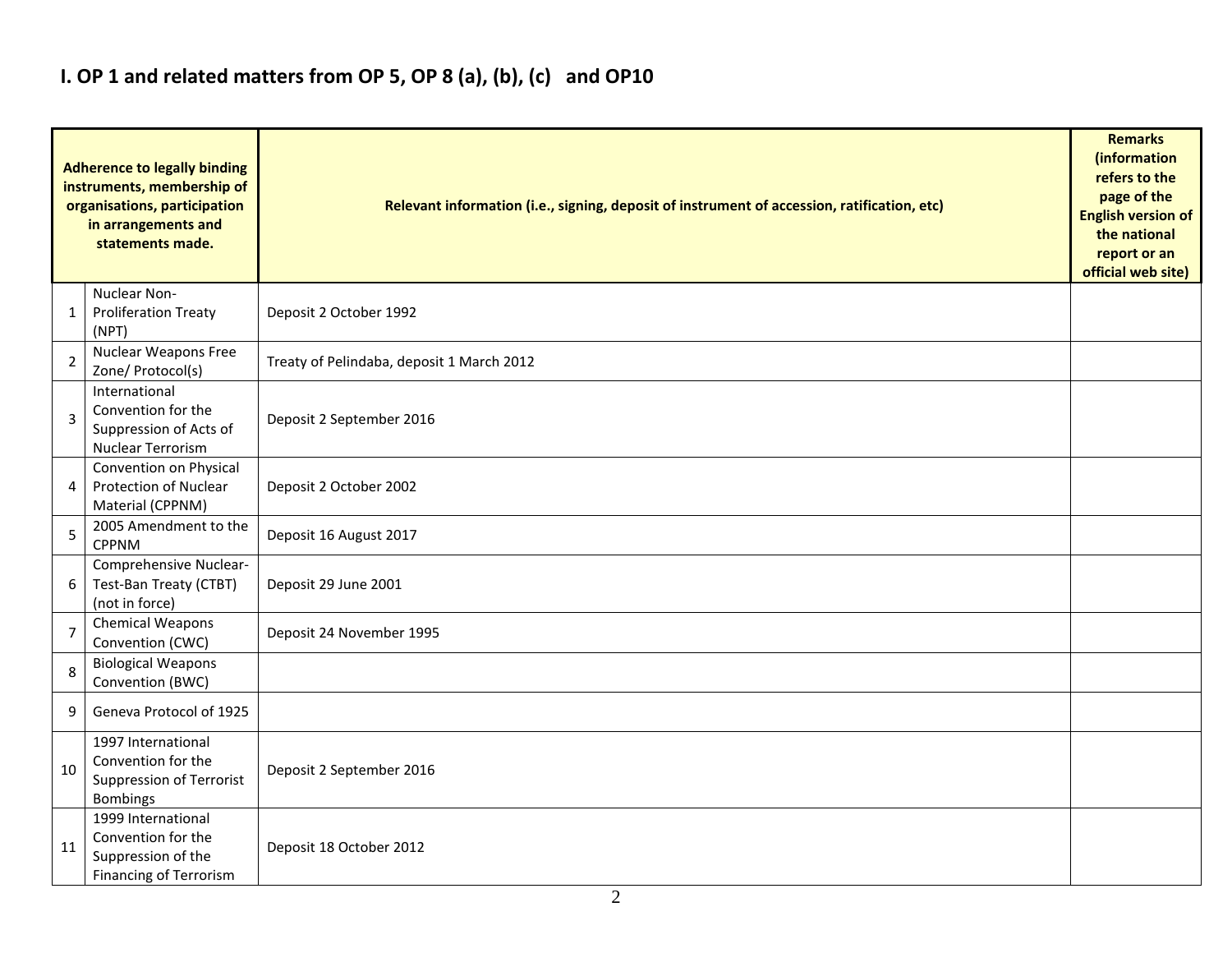|    | 2005 Protocol to the        |                                                                                                                                |  |
|----|-----------------------------|--------------------------------------------------------------------------------------------------------------------------------|--|
|    | Convention for the          |                                                                                                                                |  |
| 12 | suppression of unlawful     |                                                                                                                                |  |
|    | acts against the safety of  |                                                                                                                                |  |
|    | maritime navigation         |                                                                                                                                |  |
|    | 2005 Protocol to the        |                                                                                                                                |  |
|    | Protocol to the             |                                                                                                                                |  |
|    | Convention for the          |                                                                                                                                |  |
| 13 | suppression of acts         |                                                                                                                                |  |
|    | against the safety of       |                                                                                                                                |  |
|    | fixed platforms located     |                                                                                                                                |  |
|    | on the continental shelf    |                                                                                                                                |  |
|    | 2010 Convention on the      |                                                                                                                                |  |
|    | Suppression of Unlawful     |                                                                                                                                |  |
| 14 | Acts Relating to            |                                                                                                                                |  |
|    | <b>International Civil</b>  |                                                                                                                                |  |
|    | Aviation                    |                                                                                                                                |  |
|    | Other relevant regional     |                                                                                                                                |  |
| 15 | legally binding             | OAU Convention on the Prevention and Combating of Terrorism, deposit: 17 October 2012                                          |  |
|    | instruments                 |                                                                                                                                |  |
| 16 | <b>International Atomic</b> | Since 17 February 1983                                                                                                         |  |
|    | Energy Agency (IAEA)        |                                                                                                                                |  |
| 17 | Directly relevant           |                                                                                                                                |  |
|    | Arrangements                |                                                                                                                                |  |
|    | Statement on non-           | State stated that it "fully subscribes to the principles of nuclear disarmament, non-proliferation and peaceful application of |  |
| 18 | provision of WMD and        | nuclear science and technology" and that it "does not produce weapons of mass destruction and therefore cannot provide         |  |
|    | related materials to        | material support to States or non-State actors to produce or obtain such weapons".                                             |  |
|    | non-State actors            |                                                                                                                                |  |
|    |                             | African Union (AU)                                                                                                             |  |
|    |                             | Southern African Development Community (SADC)                                                                                  |  |
|    |                             | Southern African Customs Union (SACU)<br>Eastern and Southern Africa 'Anti-Money' Laundering Group (ESAAMLG)                   |  |
|    |                             |                                                                                                                                |  |
|    | Membership in relevant      | Egmont Group of Financial Intelligence Units<br>International Maritime Organisation (IMO)                                      |  |
|    | international, regional     | World Health Organisation (WHO)                                                                                                |  |
| 19 | or sub-regional             | World Customs Organisation (WCO) and Signed WCO Declaration on implementation of Framework of Standards to secure              |  |
|    | organisations               | and facilitate global trade (SAFE Framework of Standards)                                                                      |  |
|    |                             | World Organisation for Animal Health (OIE)                                                                                     |  |
|    |                             | International Criminal Police Organization (INTERPOL)                                                                          |  |
|    |                             | International Monetary Fund (IMF)                                                                                              |  |
|    |                             | World Bank Group                                                                                                               |  |
|    |                             |                                                                                                                                |  |
|    |                             | State party to the 2005 Revised Cotonou Agreement, as revised (ACP member)                                                     |  |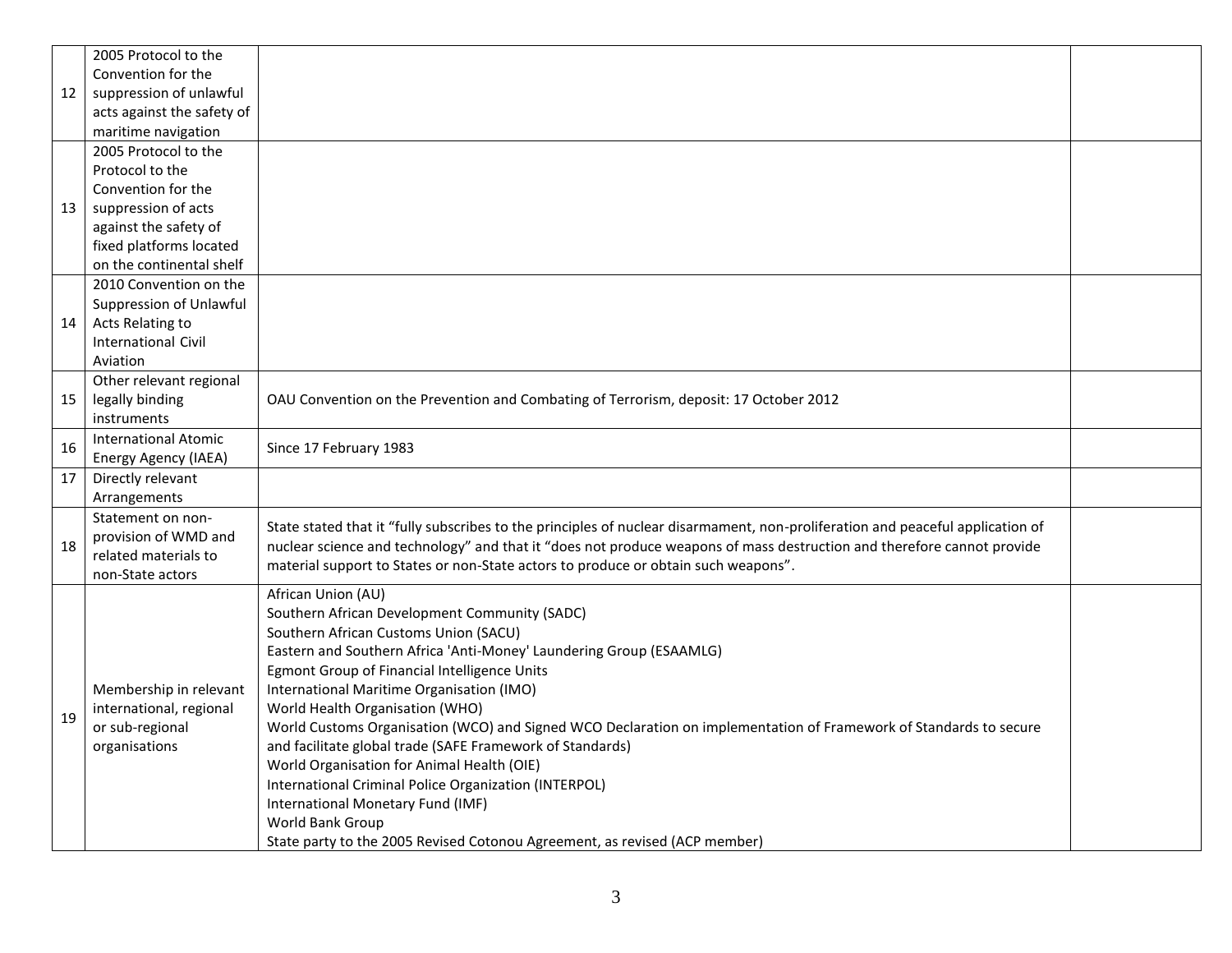### **II. OP 2 - Nuclear Weapons (NW), Chemical Weapons (CW) and Biological Weapons (BW)**

| <b>National legislation which</b><br>prohibits persons or entities |                                             |                  |                                           |                           | <b>National legal framework</b>                                                                                                                                                                     |                   |                   |                           |                                                                                                                              |                |
|--------------------------------------------------------------------|---------------------------------------------|------------------|-------------------------------------------|---------------------------|-----------------------------------------------------------------------------------------------------------------------------------------------------------------------------------------------------|-------------------|-------------------|---------------------------|------------------------------------------------------------------------------------------------------------------------------|----------------|
|                                                                    | to engage in one of the                     |                  | $X$ /?                                    |                           | Source document of national implementation                                                                                                                                                          | $X$ /?            |                   |                           |                                                                                                                              | <b>Remarks</b> |
|                                                                    | following activities and its<br>enforcement | $\mathsf N$<br>W | $\mathbf{C}$<br>$\boldsymbol{\mathsf{W}}$ | B<br>W                    | law                                                                                                                                                                                                 | N<br>$\mathsf{W}$ | $\mathbf{c}$<br>W | B<br>W                    | <b>Source document</b>                                                                                                       |                |
| $\mathbf 1$                                                        | manufacture                                 | X                | $\pmb{\mathsf{X}}$                        | $\boldsymbol{X}$          | NW/CW/BW:<br>Prevention and Combating of Terrorist and<br>Proliferation Activities Act No. 4 of 2014,<br>section 3 (offence of proliferation and funding<br>of proliferation activity: manufacture) | X                 | Χ                 | $\boldsymbol{\mathsf{X}}$ | NW/CW/BW:<br>Prevention and Combating of Terrorist and<br>Proliferation Activities Act No. 4 of 2014,<br>section 3 (penalty) |                |
| $\overline{2}$                                                     | acquire                                     | X                | X                                         | X                         | NW/CW/BW:<br>Prevention and Combating of Terrorist and<br>Proliferation Activities Act No. 4 of 2014,<br>section 3 (acquisition)                                                                    | X                 | X                 | $\mathsf{X}$              | NWCW/BW:<br>Prevention and Combating of Terrorist and<br>Proliferation Activities Act No. 4 of 2014,<br>section 3            |                |
| 3                                                                  | possess                                     | X                | X                                         | $\boldsymbol{X}$          | NW/CW/BW:<br>Prevention and Combating of Terrorist and<br>Proliferation Activities Act No. 4 of 2014,<br>section 3 (possession)                                                                     | Χ                 | X                 | $\mathsf{X}$              | NW/CW/BW:<br>Prevention and Combating of Terrorist and<br>Proliferation Activities Act No. 4 of 2014,<br>section 3           |                |
| 4                                                                  | develop                                     | X                | X                                         | $\mathsf{X}$              | NW/CW/BW:<br>Prevention and Combating of Terrorist and<br>Proliferation Activities Act No. 4 of 2014,<br>section 3 (development)                                                                    | X                 | Χ                 | $\mathsf{X}$              | NWCW/BW:<br>Prevention and Combating of Terrorist and<br>Proliferation Activities Act No. 4 of 2014,<br>section 3            |                |
| 5                                                                  | transport                                   | X                | X                                         | $\boldsymbol{\mathsf{X}}$ | NW/CW/BW:<br>Prevention and Combating of Terrorist and<br>Proliferation Activities Act No. 4 of 2014,<br>section 3 (transport)                                                                      | Χ                 | X                 | $\mathsf{X}$              | NW/CW/BW:<br>Prevention and Combating of Terrorist and<br>Proliferation Activities Act No. 4 of 2014,<br>section 3           |                |
| 6                                                                  | transfer                                    | X                | X                                         | $\boldsymbol{\mathsf{X}}$ | NW/CW/BW:<br>Prevention and Combating of Terrorist and<br>Proliferation Activities Act No. 4 of 2014,<br>section 3 (transfer)                                                                       | X                 | X                 | $\mathsf{X}$              | NW/CW/BW:<br>Prevention and Combating of Terrorist and<br>Proliferation Activities Act No. 4 of 2014,<br>section 3           |                |
| $\overline{7}$                                                     | use                                         | Χ                | X                                         | X                         | NW/CW/BW:<br>Prevention and Combating of Terrorist and                                                                                                                                              | Χ                 | х                 | $\boldsymbol{\mathsf{X}}$ | NW/CW/BW:<br>Prevention and Combating of Terrorist and                                                                       |                |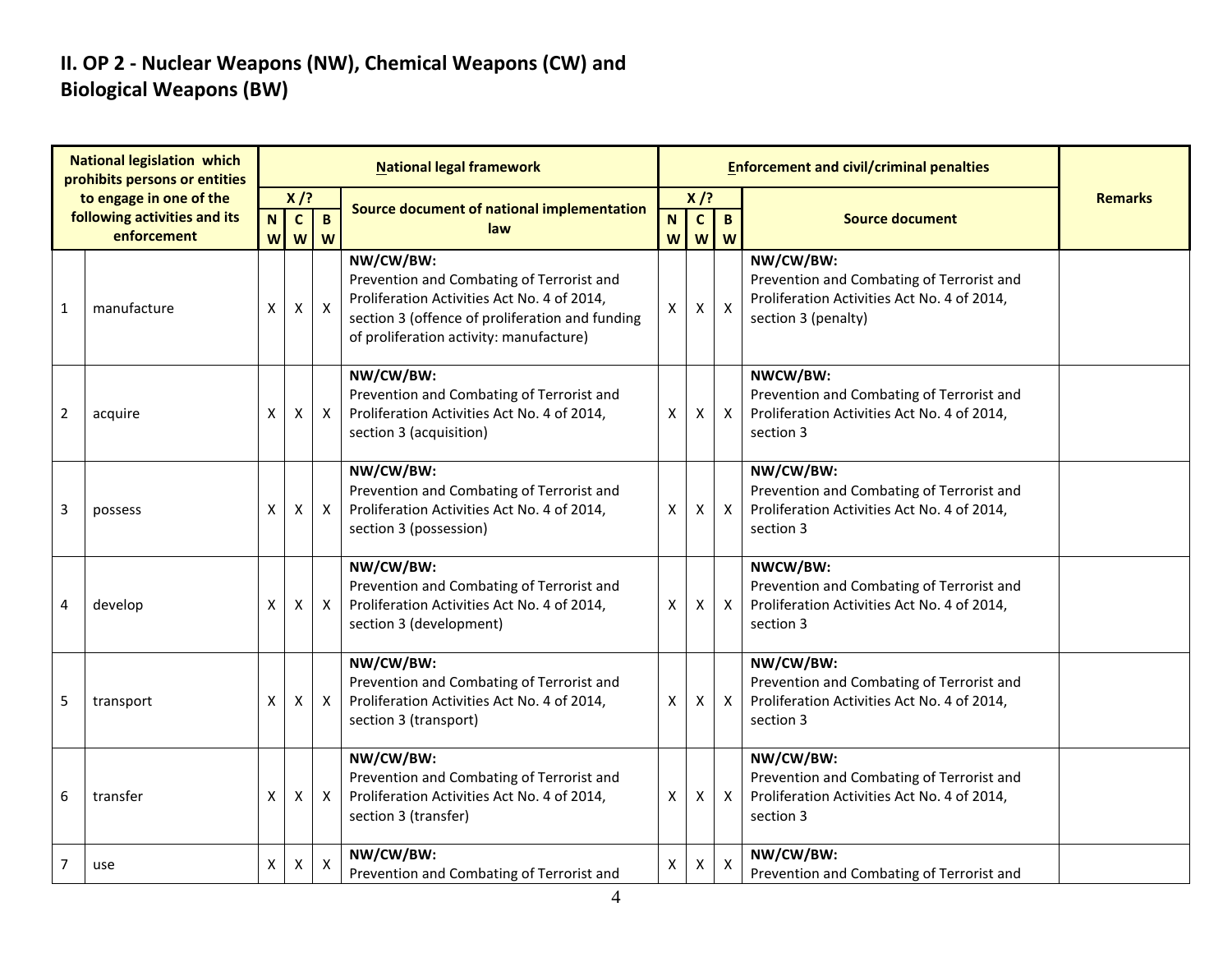|    |                                                                           |   |   |              | Proliferation Activities Act No. 4 of 2014,<br>section 3 (use)                                                                                                                                                                                                                                                                                                        |                    |   |                  | Proliferation Activities Act No. 4 of 2014,<br>section 3                                                                                                                                                                                                                                                                                                                             |  |
|----|---------------------------------------------------------------------------|---|---|--------------|-----------------------------------------------------------------------------------------------------------------------------------------------------------------------------------------------------------------------------------------------------------------------------------------------------------------------------------------------------------------------|--------------------|---|------------------|--------------------------------------------------------------------------------------------------------------------------------------------------------------------------------------------------------------------------------------------------------------------------------------------------------------------------------------------------------------------------------------|--|
| 8  | attempt to engage in<br>abovementioned<br>activities                      | Χ | X | $\mathsf{X}$ | NW/CW/BW:<br>Prevention and Combating of Terrorist and<br>Proliferation Activities Act No. 4 of 2014,<br>sections 8 (attempts by internationally<br>protected person); 9 (attempted offence<br>against fixed platforms); 14 (attempted<br>proliferation or terrorist funding); 19 & 20<br>(attempted proliferation or terrorist activity);<br>59 (attempts to commit) | X                  | X | X                | NW/CW/BW:<br>Prevention and Combating of Terrorist and<br>Proliferation Activities Act No. 4 of 2014,<br>section 59 (penalty same sentence as offence)                                                                                                                                                                                                                               |  |
| 9  | participate as an<br>accomplice in<br>abovementioned<br>activities        | X | X | $\mathsf{X}$ | NW/CW/BW:<br>Prevention and Combating of Terrorist and<br>Proliferation Activities Act No. 4 of 2014,<br>sections 12 (participate in terrorist or<br>proliferation activities), 59 (conspires; aids,<br>abets, facilitates, supports or counsels)                                                                                                                     | X                  | X | $\boldsymbol{X}$ | NW/CW/BW:<br>Prevention and Combating of Terrorist and<br>Proliferation Activities Act No. 4 of 2014,<br>sections 12, 59 (penalties)                                                                                                                                                                                                                                                 |  |
| 10 | assist in<br>abovementioned<br>activities                                 | X | X | $\mathsf{X}$ | NW/CW/BW:<br>Prevention and Combating of Terrorist and<br>Proliferation Activities Act No. 4 of 2014,<br>sections 12, 59                                                                                                                                                                                                                                              | $\pmb{\mathsf{X}}$ | X | $\boldsymbol{X}$ | NW/CW/BW:<br>Prevention and Combating of Terrorist and<br>Proliferation Activities Act No. 4 of 2014,<br>sections 12, 59                                                                                                                                                                                                                                                             |  |
| 11 | finance<br>abovementioned<br>activities                                   | Χ | Χ | X            | NW/CW/BW:<br>Prevention and Combating of Terrorist and<br>Proliferation Activities Act No. 4 of 2014,<br>sections 3, 4<br>Prevention of Organised Crime Act No. 29 of<br>2004 (money laundering), section 1 (definition<br>of unlawful activity)<br>Financial Intelligence Act No. 13 of 2012<br>(Financing of Terrorism)                                             | X                  | X | X                | NW/CW/BW:<br>Prevention and Combating of Terrorist and<br>Proliferation Activities Act No. 4 of 2014,<br>sections 3, 4<br>Prevention of Organised Crime Act No. 29 of<br>2004 (money laundering), section 3, Chapter 2<br>Financial Intelligence Act No. 13 of 2012, Parts<br>2 (Financial intelligence Centre), 5 (compliance<br>and enforcement) and 6 (offences and<br>penalties) |  |
| 12 | abovementioned<br>activities related to<br>means of delivery <sup>1</sup> | X | X | $\mathsf{X}$ | NW/CW/BW:<br>Prevention and Combating of Terrorist and<br>Proliferation Activities Act No. 4 of 2014,<br>sections 1 (definition of proliferation activity<br>includes means of delivery); 3                                                                                                                                                                           | X                  | Χ | $\boldsymbol{X}$ | NW/CW/BW:<br>Prevention and Combating of Terrorist and<br>Proliferation Activities Act No. 4 of 2014,<br>section 3                                                                                                                                                                                                                                                                   |  |

1. Means of delivery: missiles, rockets and other unmanned systems capable of delivering nuclear, chemical, or biological weapons that are specially designed for such use.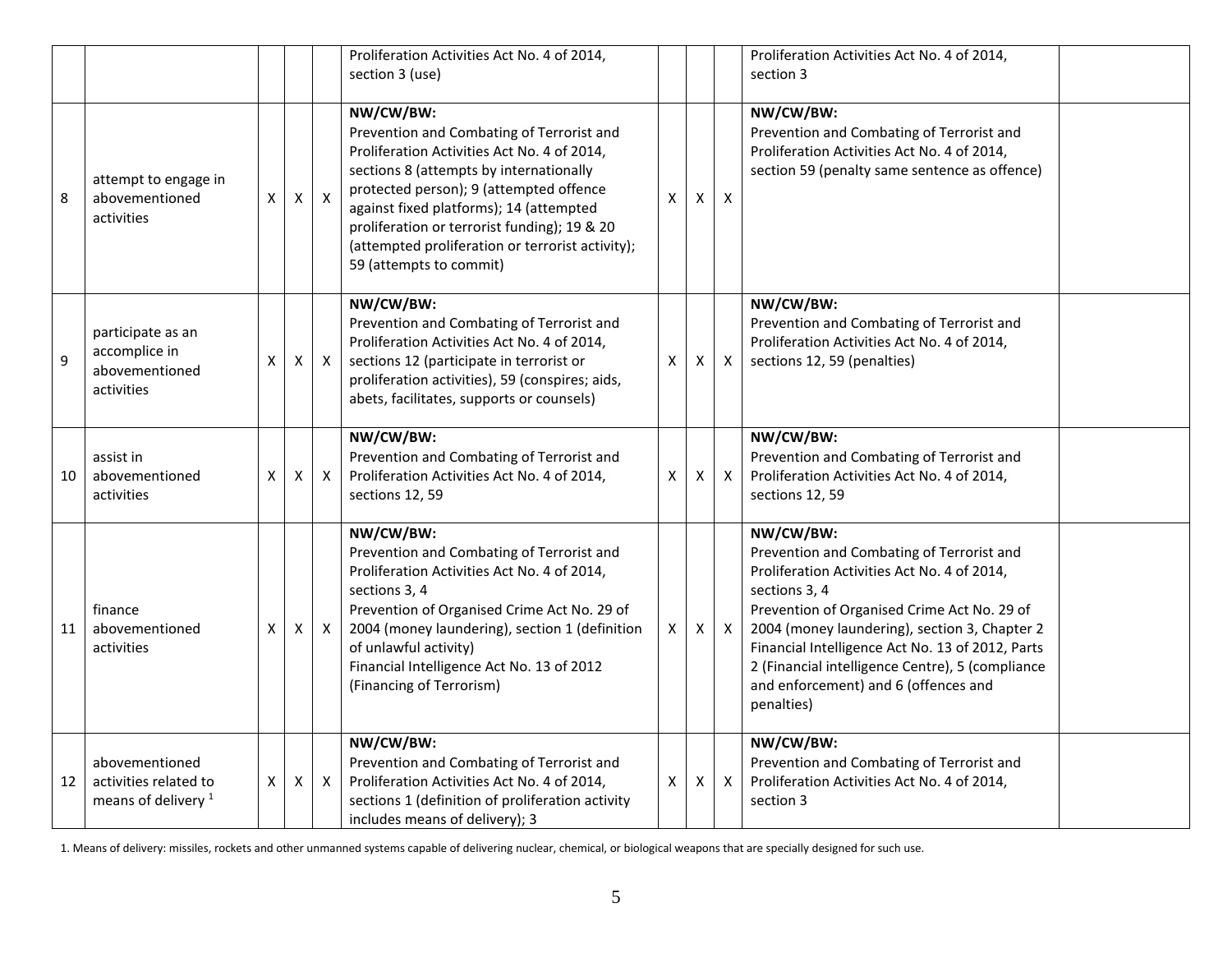#### **III. OP 3 (a) and (b) - Account for/Secure/Physically protect NW, CW and BW, including Related Materials <sup>2</sup>**

| <b>Measures to establish</b><br>domestic controls to prevent |                                                                                                               | National legal and/or regulatory framework |                            |                  |                                                                                                                                                                                                                                                                                                                                                                                                                                                                                                                                                        |                  |                             | <b>Enforcement and civil/criminal penalties</b> |                                                                                                                                                                                                                                                                                                                                             |                |  |  |
|--------------------------------------------------------------|---------------------------------------------------------------------------------------------------------------|--------------------------------------------|----------------------------|------------------|--------------------------------------------------------------------------------------------------------------------------------------------------------------------------------------------------------------------------------------------------------------------------------------------------------------------------------------------------------------------------------------------------------------------------------------------------------------------------------------------------------------------------------------------------------|------------------|-----------------------------|-------------------------------------------------|---------------------------------------------------------------------------------------------------------------------------------------------------------------------------------------------------------------------------------------------------------------------------------------------------------------------------------------------|----------------|--|--|
|                                                              | the proliferation of NW, CW,<br><b>BW, and their means of</b><br>delivery; controls over<br>related materials | ${\bf N}$<br>W                             | $X$ /?<br>$\mathbf c$<br>W | B<br>W<br>$\ast$ | <b>Source document</b>                                                                                                                                                                                                                                                                                                                                                                                                                                                                                                                                 | $\mathbf N$<br>W | $X$ /?<br>$\mathbf{C}$<br>W | B<br>W                                          | <b>Source document</b>                                                                                                                                                                                                                                                                                                                      | <b>Remarks</b> |  |  |
| $\mathbf{1}$                                                 | Measures to account for<br>production                                                                         | X                                          |                            | ?                | NW:<br>INFCIRC/551, SQP and Additional Protocol<br>Atomic Energy and Radiation Protection Act,<br>No. 5 of 2005, section 2(b) (Atomic Energy<br>Board controls production)<br>BW:<br>Biosafety Act, No. 7 of 2006, sections 3 and 20<br>(Genetically Modified Organisms)                                                                                                                                                                                                                                                                               | Χ                |                             | ?                                               | NW:<br>Atomic Energy and Radiation Protection Act, No.<br>5 of 2005, section 40 (offences and penalties)<br>BW:<br>Biosafety Act, No. 7 of 2006, Chapter 2<br>(Biosafety Council), sections 20 (penalty), 37<br>(inspectors) and 47 (offences)                                                                                              |                |  |  |
| $\overline{2}$                                               | Measures to account for<br>use                                                                                | X                                          |                            | ?                | NW:<br>INFCIRC/551, SQP and Additional Protocol<br>Atomic Energy and Radiation Protection Act,<br>No. 5 of 2005, sections 16 (authorisations,<br>licence); 29 (rules for use); 43 (accounting for<br>nuclear material)<br>BW:<br>Animal Health Act, No.1 of 2011, sections 1<br>(definitions: infectious agent; restricted<br>material), 6 (prevent disease) and Part V<br>(disease prevention and control)<br>Plant Quarantine Act, no. 7 of 2008, sections<br>10, 11 (quarantine areas and pests)<br>Biosafety Act, No. 7 of 2006, sections 3 and 20 | X                |                             | ?                                               | NW:<br>Atomic Energy and Radiation Protection Act, No.<br>5 of 2005, section 40<br>BW:<br>Animal Health Act, No.1 of 2011, Part VII<br>(Enforcement), section 34<br>Plant Quarantine Act, no. 7 of 2008, sections 14<br>(quarantine officers), 21<br>Biosafety Act, No. 7 of 2006, Chapter 2<br>(Biosafety Council), sections 20, 37 and 47 |                |  |  |
| 3                                                            | Measures to account for<br>storage                                                                            | X                                          |                            | ?                | NW:<br>INFCIRC/551, SQP and Additional Protocol<br>Atomic Energy and Radiation Protection Act,<br>No. 5 of 2005, sections 21 (licence for storage),                                                                                                                                                                                                                                                                                                                                                                                                    | X                |                             | ?                                               | NW:<br>Atomic Energy and Radiation Protection Act, No.<br>5 of 2005, section 40                                                                                                                                                                                                                                                             |                |  |  |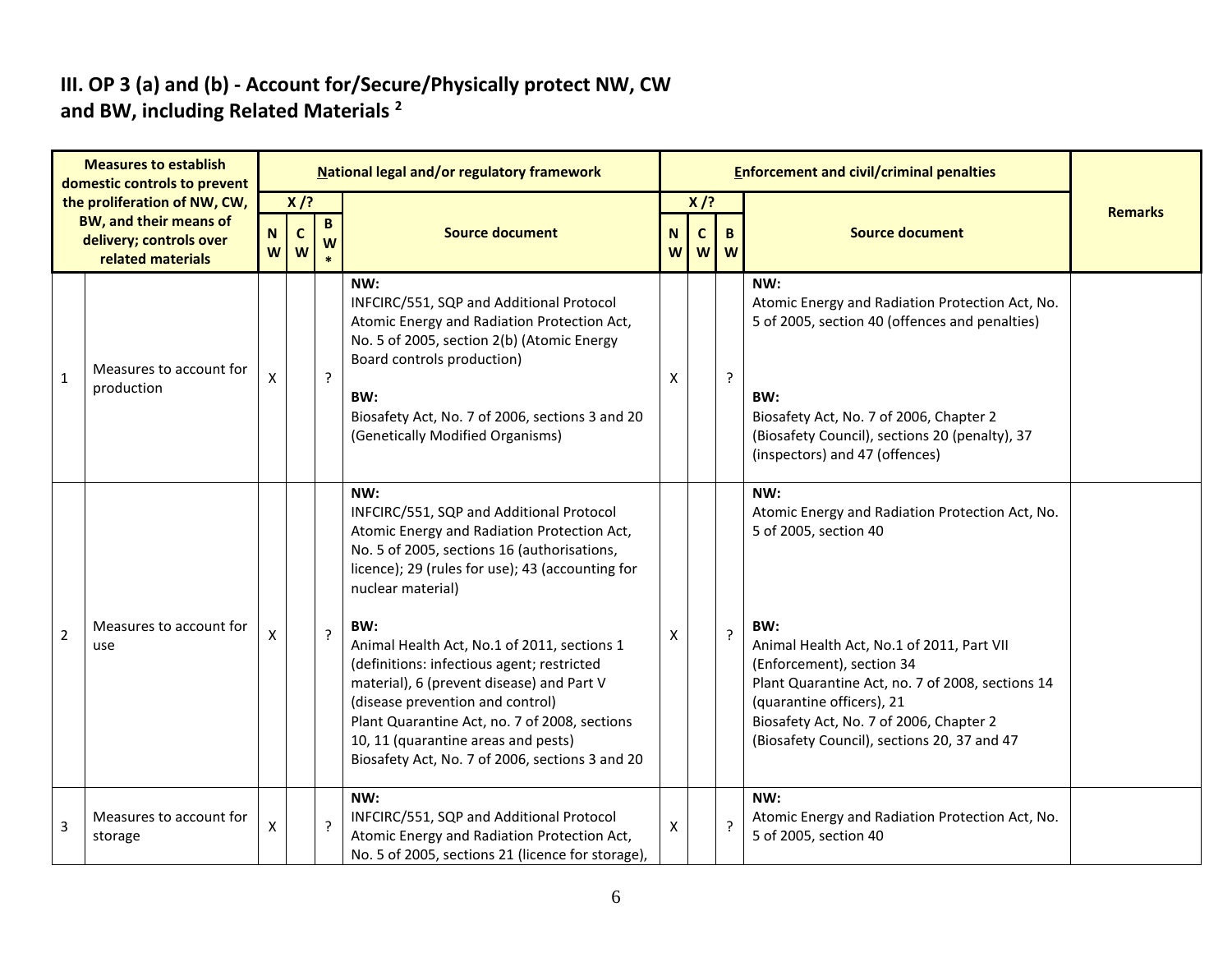|   |                                      |   |   | 26 (suspension of licence), 29 (rules for<br>storage)<br>BW:<br>Biosafety Act, No. 7 of 2006, sections 3 and 20                                                                                                                                                           |    |                | BW:<br>Biosafety Act, No. 7 of 2006, Chapter 2<br>(Biosafety Council), sections 20, 37 and 47                                                                                                                                                                                 |  |
|---|--------------------------------------|---|---|---------------------------------------------------------------------------------------------------------------------------------------------------------------------------------------------------------------------------------------------------------------------------|----|----------------|-------------------------------------------------------------------------------------------------------------------------------------------------------------------------------------------------------------------------------------------------------------------------------|--|
| 4 | Measures to account for<br>transport | X | ? | NW:<br>Atomic Energy and Radiation Protection Act,<br>No. 5 of 2005, sections 16 (transport permit),<br>17 (route, container), 29 (rules for transport)<br>BW:<br>Biosafety Act, No. 7 of 2006, sections 3 and 20                                                         | X  | ?              | NW:<br>Atomic Energy and Radiation Protection Act, No.<br>5 of 2005, section 40<br>BW:<br>Biosafety Act, No. 7 of 2006, Chapter 2<br>(Biosafety Council), sections 20, 37 and 47                                                                                              |  |
| 5 | Measures to secure<br>production     | X |   | NW:<br>SQP<br>Atomic Energy and Radiation Protection Act,<br>No. 5 of 2005, sections 22 (ensure security of<br>nuclear material), 29 (conditions of licence)                                                                                                              | X  |                | NW:<br>Atomic Energy and Radiation Protection Act, No.<br>5 of 2005, section 40                                                                                                                                                                                               |  |
| 6 | Measures to secure use               | Χ | ? | NW:<br>SQP<br>Atomic Energy and Radiation Protection Act,<br>No. 5 of 2005, sections 22, 29<br>BW:<br>Animal Health Act, No.1 of 2011, Part V<br>(disease prevention and control)<br>Plant Quarantine Act, no. 7 of 2008, sections<br>10, 11 (quarantine areas and pests) | х  | $\overline{?}$ | NW:<br>Atomic Energy and Radiation Protection Act, No.<br>5, section 40<br>BW:<br>Animal Health Act, No.1 of 2011, section 6<br>(veterinary officers), Part VII (Enforcement),<br>section 34<br>Plant Quarantine Act, no. 7 of 2008, sections 14<br>(quarantine officers), 21 |  |
|   | Measures to secure<br>storage        | Χ |   | NW:<br>SQP<br>Atomic Energy and Radiation Protection Act,<br>No. 5 of 2005, sections 22, 29                                                                                                                                                                               | X. |                | NW:<br>Atomic Energy and Radiation Protection Act, No.<br>5, section 40                                                                                                                                                                                                       |  |
| 8 | Measures to secure<br>transport      | X |   | NW:<br>Atomic Energy and Radiation Protection Act,<br>No. 5 of 2005, sections 17 (notification                                                                                                                                                                            | X  |                | NW:<br>Atomic Energy and Radiation Protection Act, No.<br>5, section 40                                                                                                                                                                                                       |  |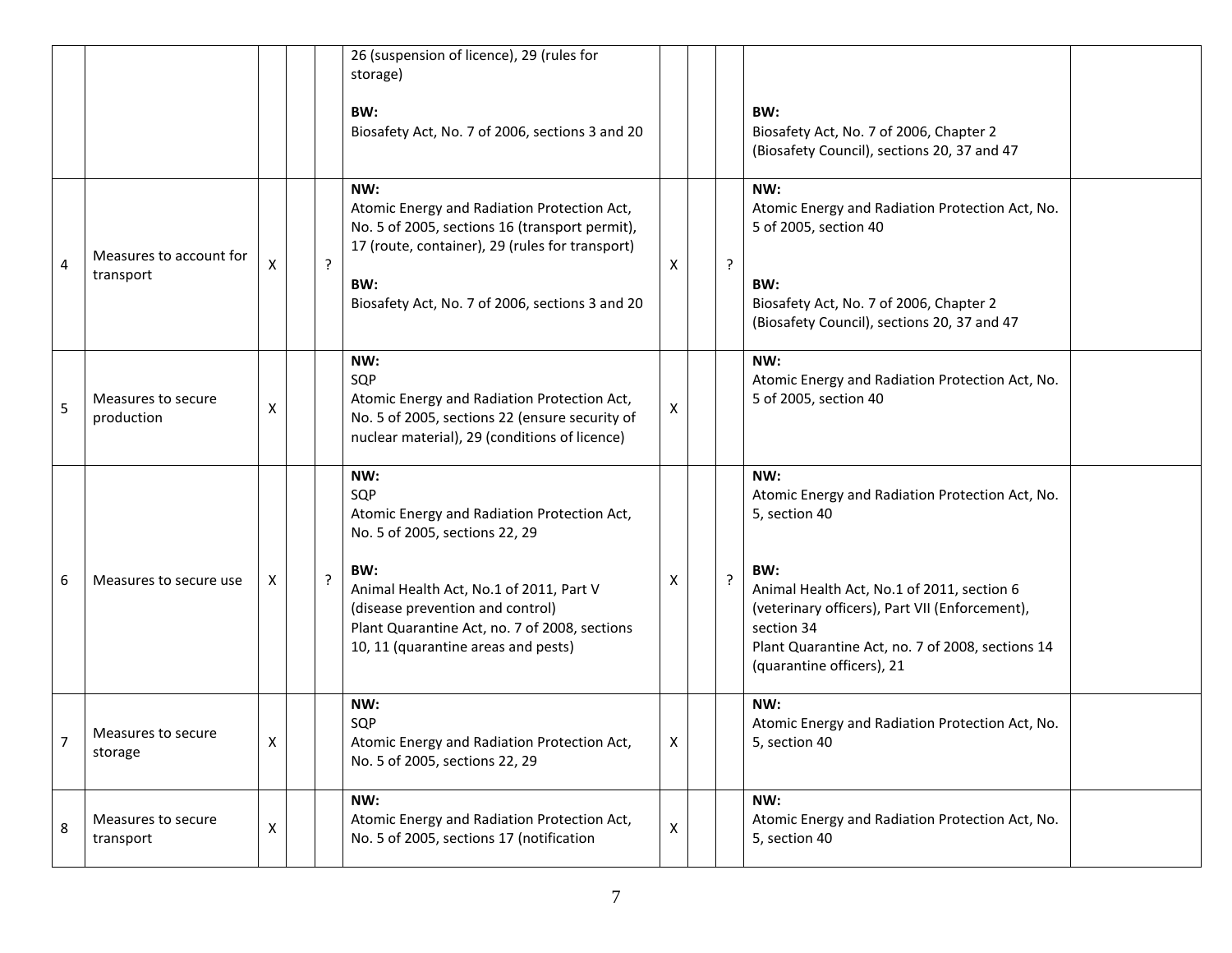|              |                                 |   |  | regarding route, container, records, persons in<br>possession), 29                                                                                                                                                                                    |         |                |               |                                                                                                 |  |
|--------------|---------------------------------|---|--|-------------------------------------------------------------------------------------------------------------------------------------------------------------------------------------------------------------------------------------------------------|---------|----------------|---------------|-------------------------------------------------------------------------------------------------|--|
| <sup>9</sup> | Physical protection<br>measures | X |  | NW:<br>SQP<br>Atomic Energy and Radiation Protection Act,<br>No. 5 of 2005, section 43 (requirements for<br>security of radiation sources; structural or<br>design requirements for premises for<br>installation, use or storage of nuclear material) | X       |                |               | NW:<br>Atomic Energy and Radiation Protection Act, No.<br>5 of 2005, section 40                 |  |
| 10           | <b>Personnel Reliability</b>    | ? |  | NW/CW/BW:<br>Central Intelligence Service Act, No. 10 of 1997,<br>section 5(1)(d) (security clearance of persons<br>who hold "vettable" posts)                                                                                                        | $\cdot$ | $\overline{z}$ | $\mathcal{P}$ | NW/CW/BW:<br>Central Intelligence Service Act, No. 10 of 1997,<br>section 5 (powers of Service) |  |

2. Related materials: materials, equipment and technology covered by relevant multilateral treaties and arrangements, or included on national control lists, which could be used for the design, development, production or use of nuclear, chemical and biological weapons and their means of delivery.

\* Information required in this section may also be available in the State's Confidence Building Measures report, if submitted to the BWC Implementation Support Unit (online at: [http://www.unog.ch/80256EE600585943/\(httpPages\)/4FA4DA37A55C7966C12575780055D9E8?OpenDocument\)](http://www.unog.ch/80256EE600585943/(httpPages)/4FA4DA37A55C7966C12575780055D9E8?OpenDocument)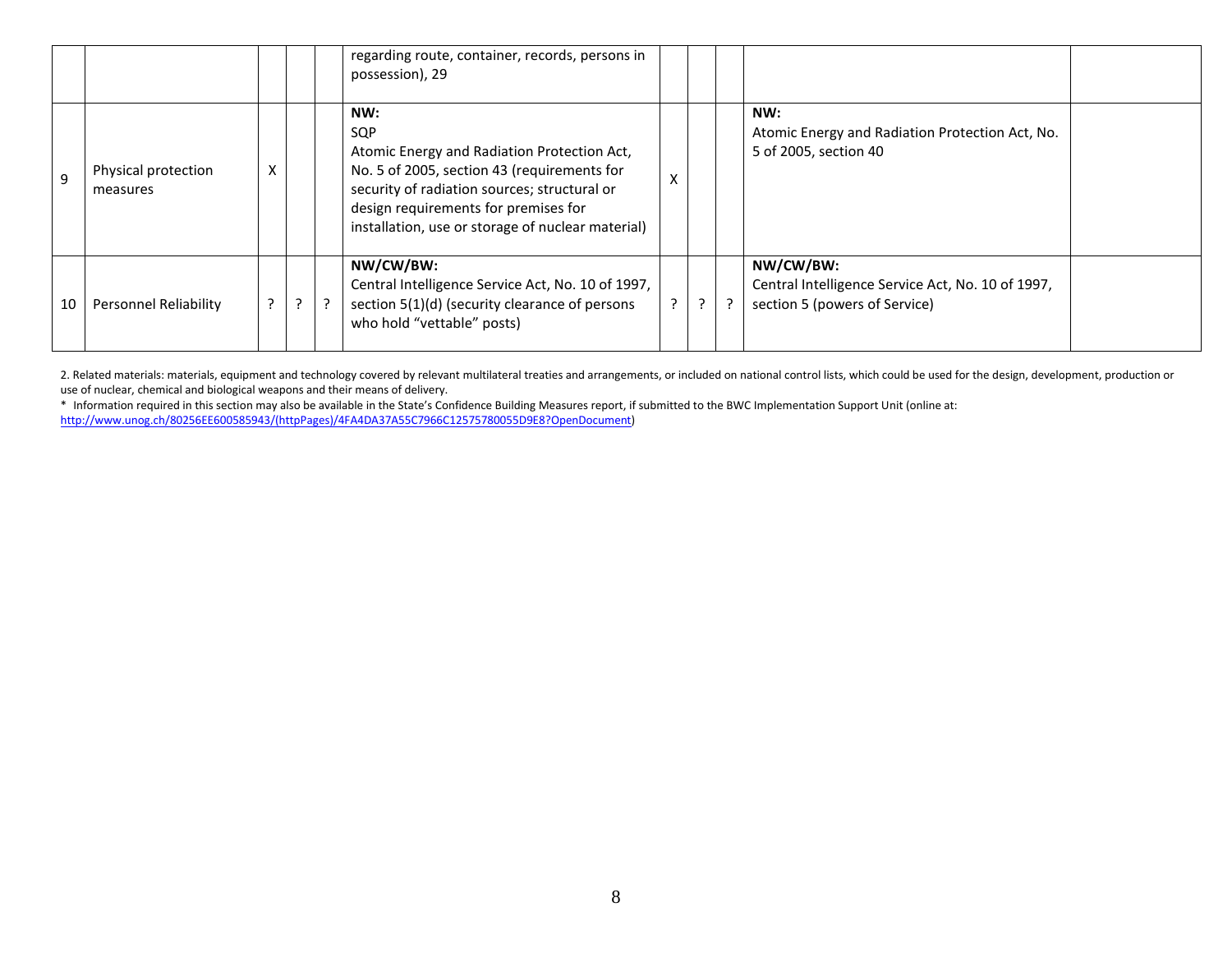#### **IV. OP 3 (a) and (b) - Account for/Secure/Physically protect NW including Related Materials (NW specific)**

| <b>Measures to establish</b><br>domestic controls to prevent<br>the proliferation of NW, and<br>their means of delivery;<br>controls over related<br>materials |                                                                                                                                                                   | <b>Source document</b>                                                                            |  |  |  |  |
|----------------------------------------------------------------------------------------------------------------------------------------------------------------|-------------------------------------------------------------------------------------------------------------------------------------------------------------------|---------------------------------------------------------------------------------------------------|--|--|--|--|
| 1                                                                                                                                                              | National regulatory<br>authority                                                                                                                                  | <b>Atomic Energy Board</b><br>Atomic Energy and radiation Protection Act No. 5 of 2005, Chapter 2 |  |  |  |  |
| 2                                                                                                                                                              | Licensing of nuclear<br>installations/entities/<br>use of materials                                                                                               | Atomic Energy and Radiation Protection Act, No. 5 of 2005, Chapter 4, section 40                  |  |  |  |  |
| 3                                                                                                                                                              | IAEA Safeguards<br>Agreements                                                                                                                                     | INFCIRC/551 in force 15 April 1998 and SQP<br>Additional Protocol, in force 20 February 2012      |  |  |  |  |
| 4                                                                                                                                                              | IAEA Code of Conduct<br>on Safety and Security<br>of Radioactive Sources                                                                                          | Expressed support                                                                                 |  |  |  |  |
| 5                                                                                                                                                              | Supplementary<br>Guidance on the Import<br>and Export of<br>Radioactive Sources of<br>the Code of Conduct on<br>the Safety and Security<br>of Radioactive Sources | Expressed support                                                                                 |  |  |  |  |
| 6                                                                                                                                                              | IAEA Incident and<br><b>Trafficking Database</b>                                                                                                                  | Participates                                                                                      |  |  |  |  |
| 7                                                                                                                                                              | <b>Integrated Nuclear</b><br>Security Support Plan<br>(INSSP) / International<br><b>Physical Protection</b><br><b>Advisory Service (IPPAS)</b>                    | <b>INNSP</b> approved                                                                             |  |  |  |  |
| 8                                                                                                                                                              | Applying the physical<br>protection<br>recommendations in<br>INFCIRC/225/Rev.5                                                                                    |                                                                                                   |  |  |  |  |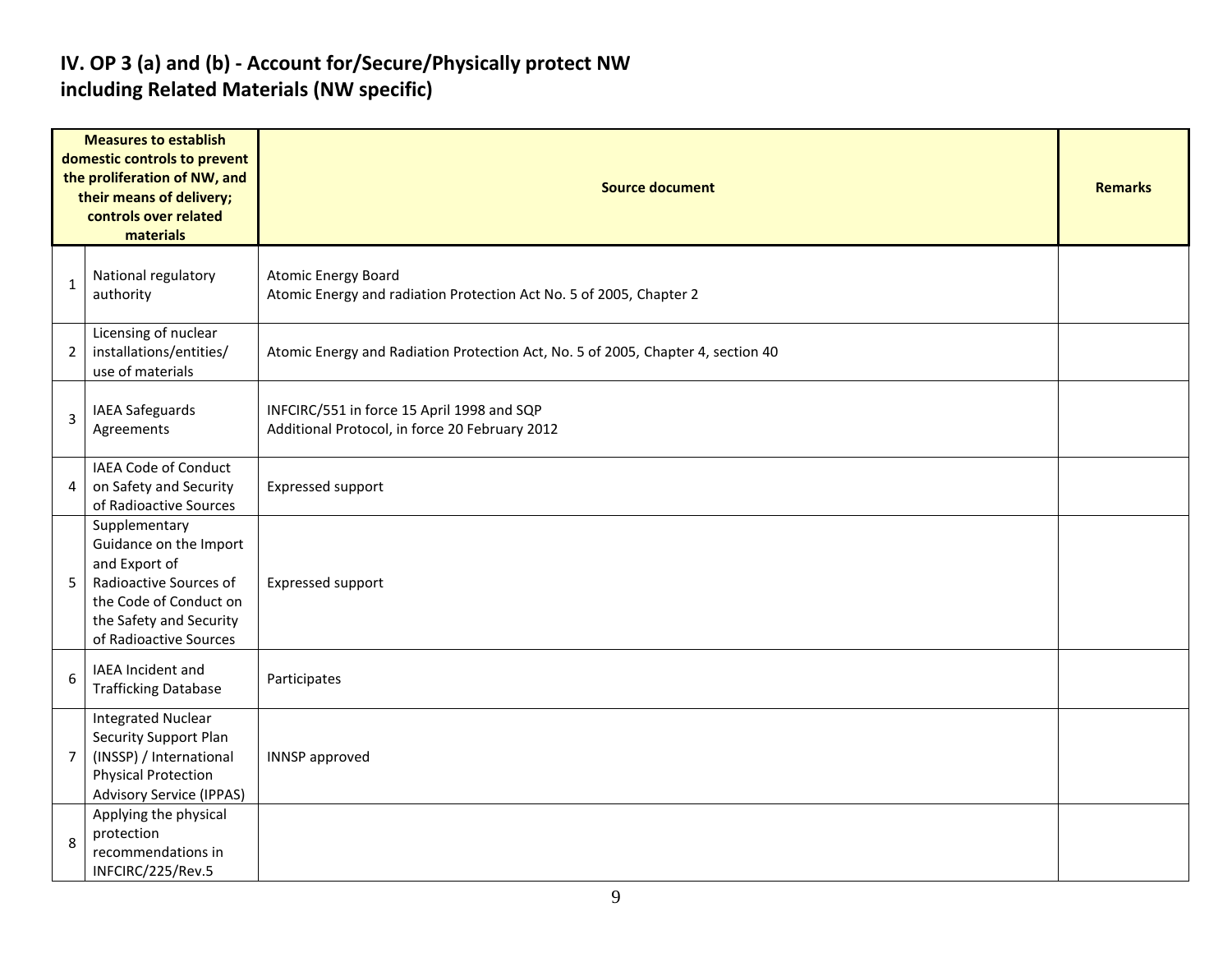|    | Other Agreements<br>related to IAEA                                                       | African Regional Co-operative Agreement for Research, Development and Training Related to Nuclear Science and<br>Technology (AFRA)<br>IAEA Country Programme Framework (CPF) for the period 2014-2019 |  |
|----|-------------------------------------------------------------------------------------------|-------------------------------------------------------------------------------------------------------------------------------------------------------------------------------------------------------|--|
| 10 | National legislation and<br>regulations related to<br>nuclear material<br>including CPPNM |                                                                                                                                                                                                       |  |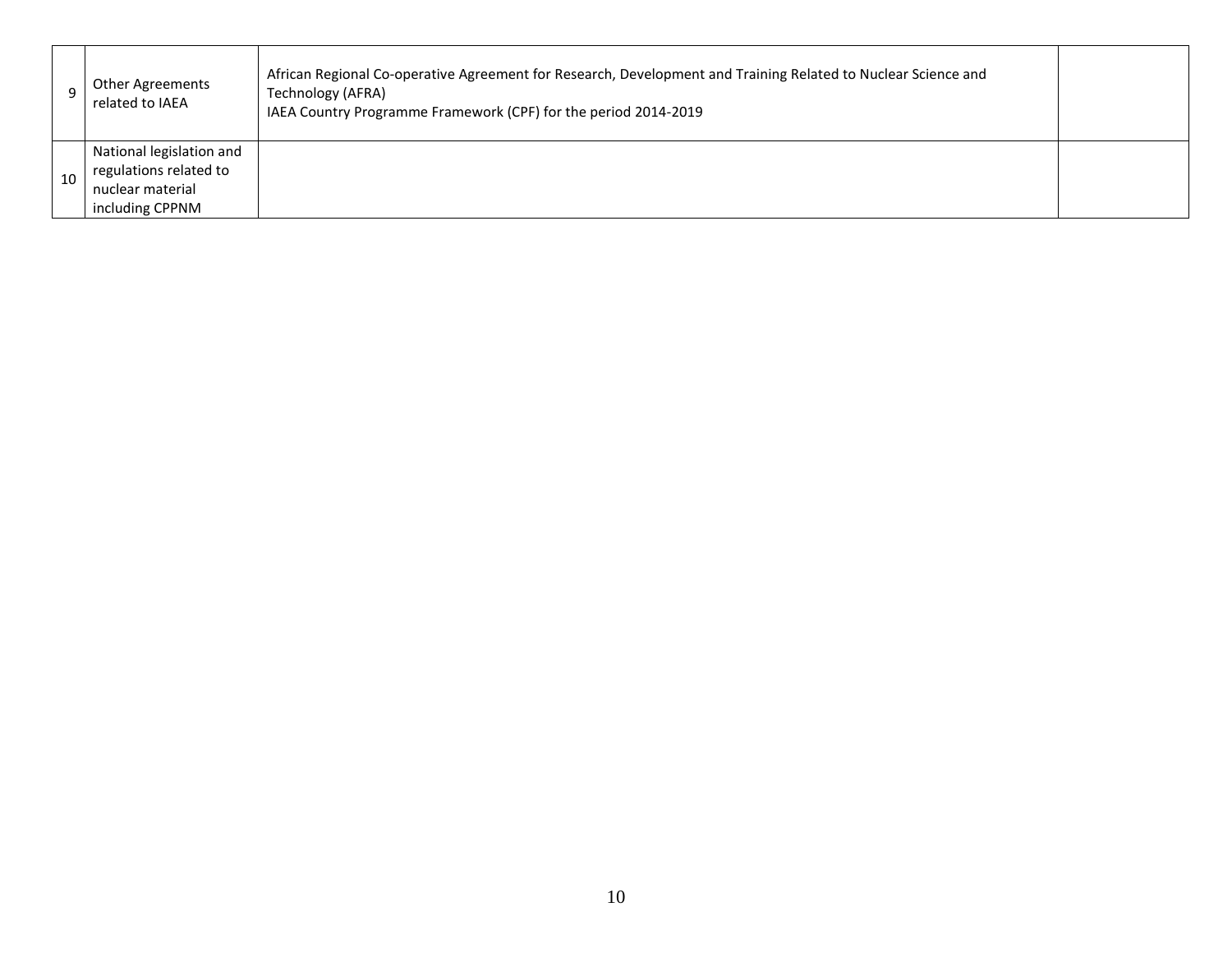#### **V. OP 3 (a) and (b) - Account for/Secure/Physically protect CW including Related Materials (CW specific)**

| <b>Measures to establish</b><br>domestic controls to prevent<br>the proliferation of CW, and<br>their means of delivery;<br>controls over related<br>materials |                                                                                                                     | <b>Source document</b>         | <b>Remarks</b> |
|----------------------------------------------------------------------------------------------------------------------------------------------------------------|---------------------------------------------------------------------------------------------------------------------|--------------------------------|----------------|
| $\overline{1}$                                                                                                                                                 | National CWC authority                                                                                              | Ministry of Trade and Industry |                |
| $\overline{2}$                                                                                                                                                 | Licensing/registration of<br>installations/facilities/<br>persons/entities/use/<br>handling of related<br>materials |                                |                |
| $\overline{3}$                                                                                                                                                 | Old or abandoned<br>chemical weapons                                                                                |                                |                |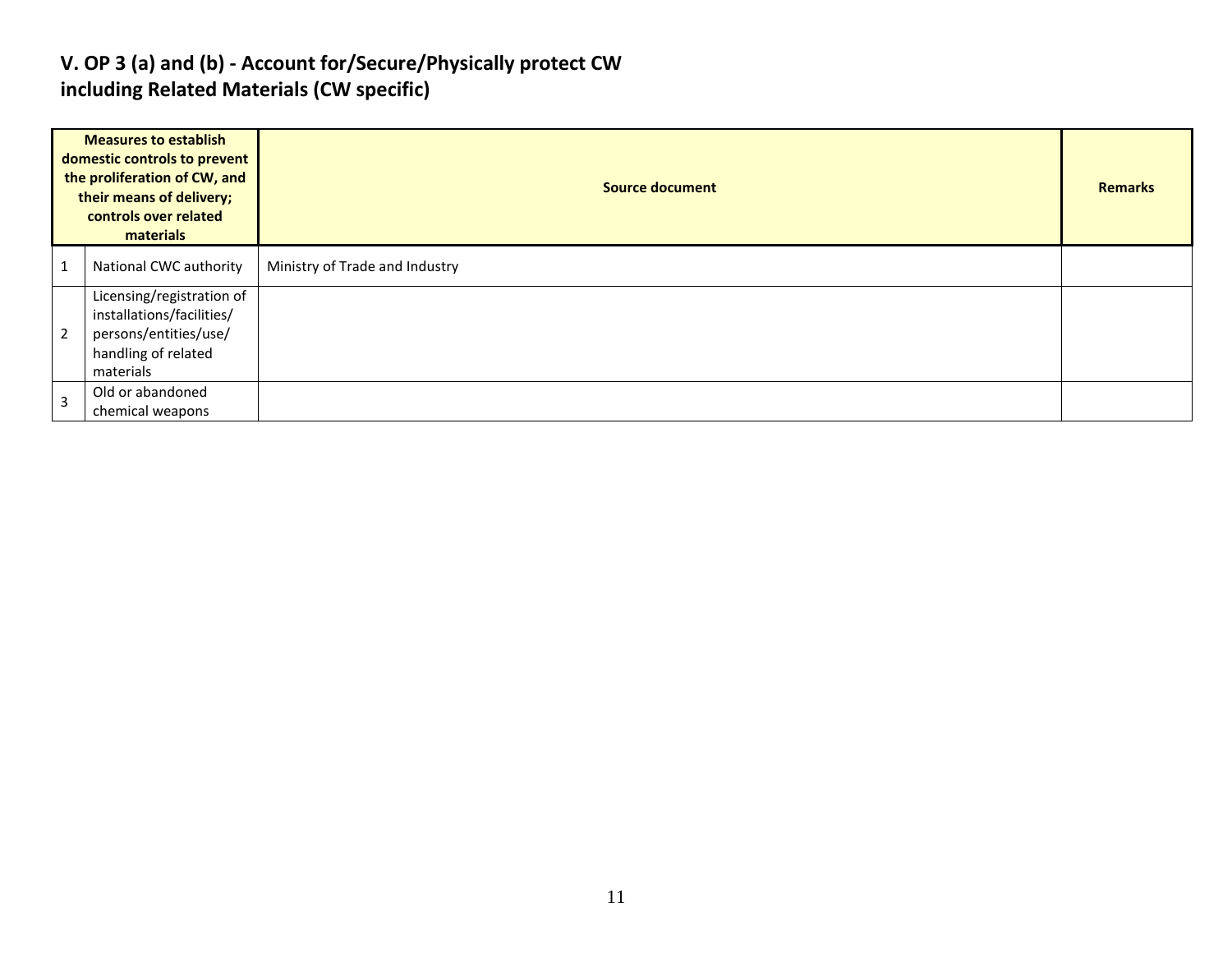#### **VI. OP 3 (a) and (b) - Account for/Secure/Physically protect BW including Related Materials (BW specific)**

| <b>Measures to establish</b><br>domestic controls to prevent<br>the proliferation of BW, their<br>means of delivery; controls<br>over related materials |                                                                                                          | Source document                                                                                 |  |
|---------------------------------------------------------------------------------------------------------------------------------------------------------|----------------------------------------------------------------------------------------------------------|-------------------------------------------------------------------------------------------------|--|
|                                                                                                                                                         | Licensing/registration of<br>installations/facilities/<br>persons/entities/use/<br>handling of materials | <b>Biosafety Council</b><br>Biosafety Act, No. 7 of 2006, Chapter 2, sections 20, 37, 47 and 49 |  |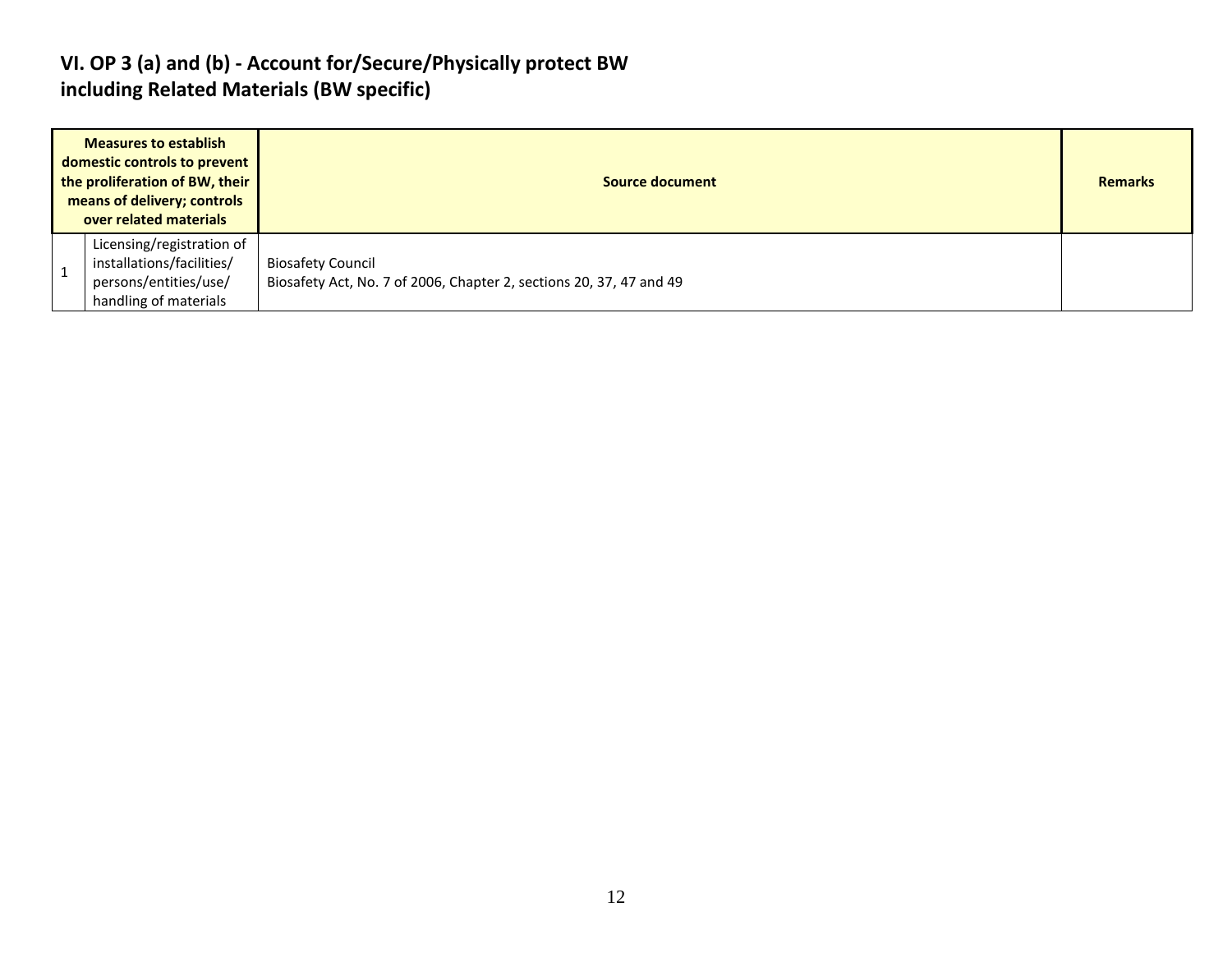# **VII. OP 3 (c) and (d) and related matters from OP 6 - Controls of NW,**

## **CW and BW, including Related Materials**

| <b>Border controls and export</b><br>and trans-shipment controls<br>to prevent the proliferation<br>of nuclear, chemical and<br>biological weapons and their<br>means of delivery including<br>related materials |                                                                                   | <b>National legal framework</b> |                  |              |                                                                                                                                                                                                                       |        |        |                  |                                                                                                                                                                                                                                                                                |                |
|------------------------------------------------------------------------------------------------------------------------------------------------------------------------------------------------------------------|-----------------------------------------------------------------------------------|---------------------------------|------------------|--------------|-----------------------------------------------------------------------------------------------------------------------------------------------------------------------------------------------------------------------|--------|--------|------------------|--------------------------------------------------------------------------------------------------------------------------------------------------------------------------------------------------------------------------------------------------------------------------------|----------------|
|                                                                                                                                                                                                                  |                                                                                   | $X$ /?                          |                  |              |                                                                                                                                                                                                                       |        | $X$ /? |                  |                                                                                                                                                                                                                                                                                | <b>Remarks</b> |
|                                                                                                                                                                                                                  |                                                                                   | N<br>W                          | $\mathbf c$<br>W | B<br>W       | <b>Source document</b>                                                                                                                                                                                                | N<br>W | C<br>W | B.<br>W          | <b>Source document</b>                                                                                                                                                                                                                                                         |                |
| 1                                                                                                                                                                                                                | Border control to<br>detect, deter, prevent<br>and combat illicit<br>trafficking  | X                               | X                | $\mathsf{X}$ | NW/CW/BW:<br>Customs and Excise Act, No.20 of 1998,<br>Chapter II<br>Namibian Ports Authority Act, No. 2 of 1994<br>Defence Act, No.1 of 2002, section 35<br>(safeguarding borders)                                   | Х      | Χ      | $\boldsymbol{X}$ | NW/CW/BW:<br>Customs and Excise Act, No.20 of 1998,<br>Chapter XI                                                                                                                                                                                                              |                |
| $\overline{2}$                                                                                                                                                                                                   | Law enforcement to<br>detect, deter, prevent<br>and combat illicit<br>trafficking | X                               | X                | $\mathsf{X}$ | NW/CW/BW:<br>Customs and Excise Act, No.20 of 1998,<br>Chapter II<br>Namibian Ports Authority Act, No. 2 of 1994<br>Defence Act, No.1 of 2002, sections 34<br>(harbours and aerodromes), 35 (safeguarding<br>borders) | Χ      | Х      | $\mathsf{X}$     | NW/CW/BW:<br>Commissioner for Customs and Excise -<br>Controller (Customs and Excise Act, No.20 of<br>1998, section 4: duties and powers)<br>Namibian Ports Authority (Namibian Ports<br>Authority Act 2 of 1994, Chapter 3: functions,<br>powers and duties)<br>Defence Force |                |
| 3                                                                                                                                                                                                                | Border control detection<br>measures                                              |                                 |                  |              |                                                                                                                                                                                                                       | P      | ŗ      | $\overline{?}$   | NW/CW/BW:<br>Automated System for Customs Data ASYCUDA<br>World                                                                                                                                                                                                                |                |
| 4                                                                                                                                                                                                                | Control of brokering                                                              | ?                               |                  |              | NW:<br>Atomic Energy and Radiation Protection Act<br>No. 5, section 16 (acting in any manner on his<br>behalf)                                                                                                        | ŗ      |        |                  | NW:<br>Atomic Energy and Radiation Protection Act<br>No. 5, section 40                                                                                                                                                                                                         |                |
| 5                                                                                                                                                                                                                | Export control<br>legislation in place                                            | $\pmb{\mathsf{X}}$              | $\ddot{?}$       | $\tilde{?}$  | NW:<br>Atomic Energy and Radiation Protection Act<br>No. 5 of 2005, Chapter 4, section 16 (export<br>licence for nuclear material)<br>Import and Export Control Act, No.30 of 1994,                                   | X      | ?      | $\overline{?}$   | NW:<br>Atomic Energy and Radiation Protection Act<br>No. 5 of 2005, section 40 (Atomic Energy<br>Board)<br>Import and Export Control Act, No.30 of 1994,<br>section 4 (Minister of Trade and Industry)                                                                         |                |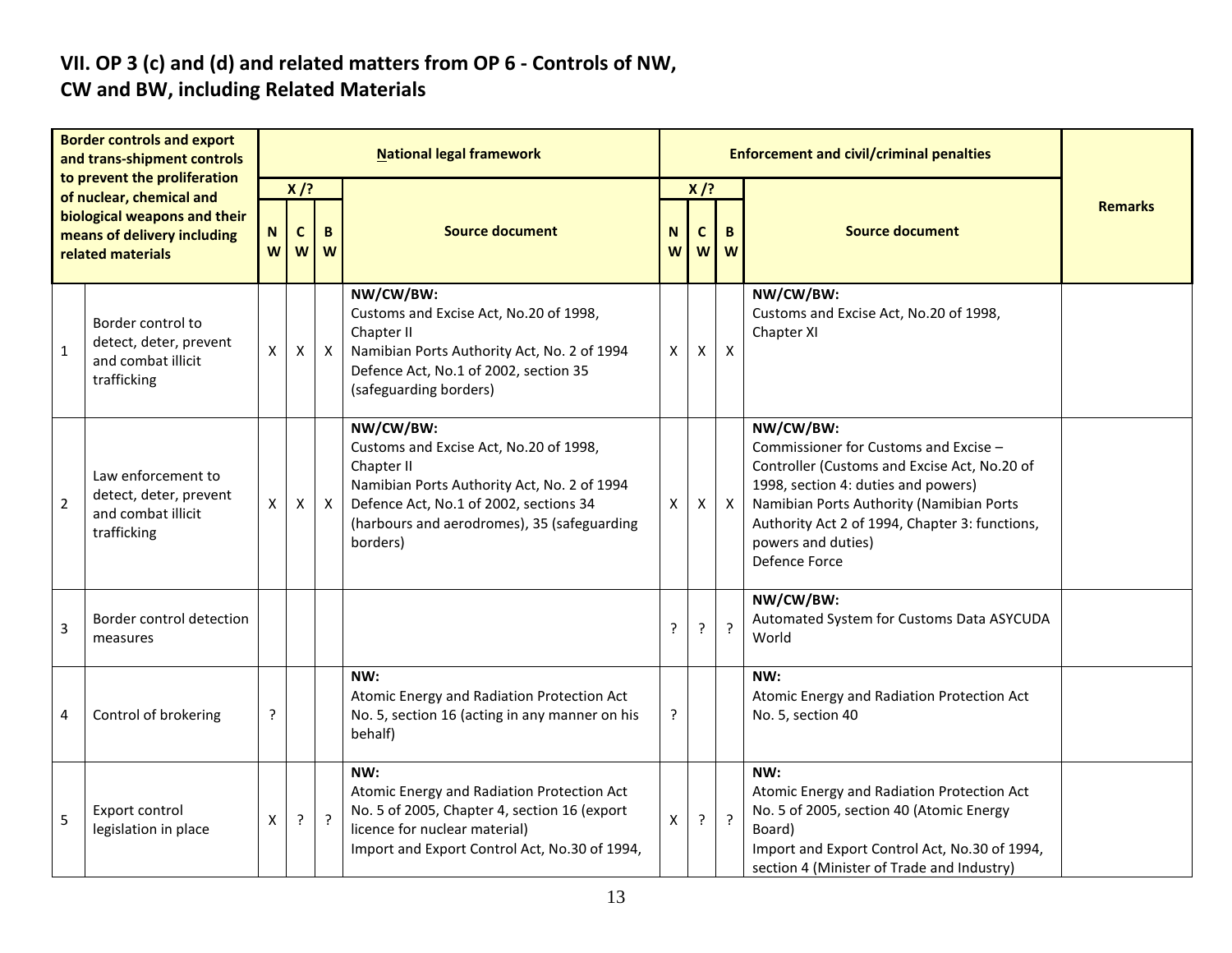|   |                                                            |   |         |         | section 2 (Minister may prohibit export of any<br>goods without a permit)                                                                                                                                              |             |         |                                                                                                                                                                                                                                                                                                                                         |
|---|------------------------------------------------------------|---|---------|---------|------------------------------------------------------------------------------------------------------------------------------------------------------------------------------------------------------------------------|-------------|---------|-----------------------------------------------------------------------------------------------------------------------------------------------------------------------------------------------------------------------------------------------------------------------------------------------------------------------------------------|
|   |                                                            |   |         |         | CW:<br>Import and Export Control Act, No.30 of 1994,<br>section 2                                                                                                                                                      |             |         | CW:<br>Import and Export Control Act, No.30 of 1994,<br>section 4                                                                                                                                                                                                                                                                       |
|   |                                                            |   |         |         | BW:<br>Import and Export Control Act, No.30 of 1994,<br>section 2<br>Biosafety Act, No. 7 of 2006, Chapters 4, 5<br>Animal Health Act, No.1 of 2011, Part IV<br>Plant Quarantine Act, no. 7 of 2008, section 4         |             |         | BW:<br>Import and Export Control Act, No.30 of 1994,<br>section 4Biosafety Act, No. 7 of 2006, section<br>47 (Biosafety Council)<br>Animal Health Act, No.1 of 2011, Part IV and<br>section 34 (Chief Veterinary Officer)<br>Plant Quarantine Act, no. 7 of 2008, sections 4<br>& 21 (Department of Agriculture, Water and<br>Forestry) |
|   |                                                            |   |         |         | NW:<br>Atomic Energy and Radiation Protection Act No<br>5 of 2005, Chapter 4<br>Import and Export Control Act, No.30 of 1994,<br>section 2                                                                             |             |         | NW:<br>Atomic Energy and Radiation Protection Act<br>No. 5 of 2005, sections 33 and 34 (Director-<br>General of the National Radiation Protection<br>Board)<br>Import and Export Control Act, No. 30 of 1994,<br>section 4 (Minister of Trade and Industry)                                                                             |
| 6 | Licensing provisions and<br>Authority                      | X | $\cdot$ | $\cdot$ | CW:<br>Import and Export Control Act, No.30 of 1994,<br>section 2                                                                                                                                                      | X           | $\cdot$ | CW:<br>Import and Export Control Act, No.30 of 1994,<br>section 4                                                                                                                                                                                                                                                                       |
|   |                                                            |   |         |         | BW:<br>Biosafety Act, No. 7 of 2006, Chapter 2<br>Animal Health Act, No.1 of 2011, Part II<br>Plant Quarantine Act, no. 7 of 2008, section 4                                                                           |             |         | BW:<br>Biosafety Act, No. 7 of 2006, Chapter 2<br>(Biosafety Council)<br>Animal Health Act, No.1 of 2011, Part II (Chief<br>Veterinary Officer)<br>Plant Quarantine Act, no. 7 of 2008, section 4<br>(Department of Agriculture, Water and<br>Forestry)                                                                                 |
| 7 | Control lists of<br>materials, equipment<br>and technology | ? |         | ?       | NW:<br>Atomic Energy and Radiation Protection Act<br>No. 5 of 2005, Chapter 1 (Definition of<br>radioactive material and nuclear material; any<br>substance or device necessary for manufacture<br>of nuclear weapons) | $\tilde{.}$ | $\cdot$ | NW:<br>Atomic Energy and Radiation Protection Act<br>No. 5 of 2005, Chapter 1, art 16, 33 (Definition<br>of radioactive material and nuclear material)                                                                                                                                                                                  |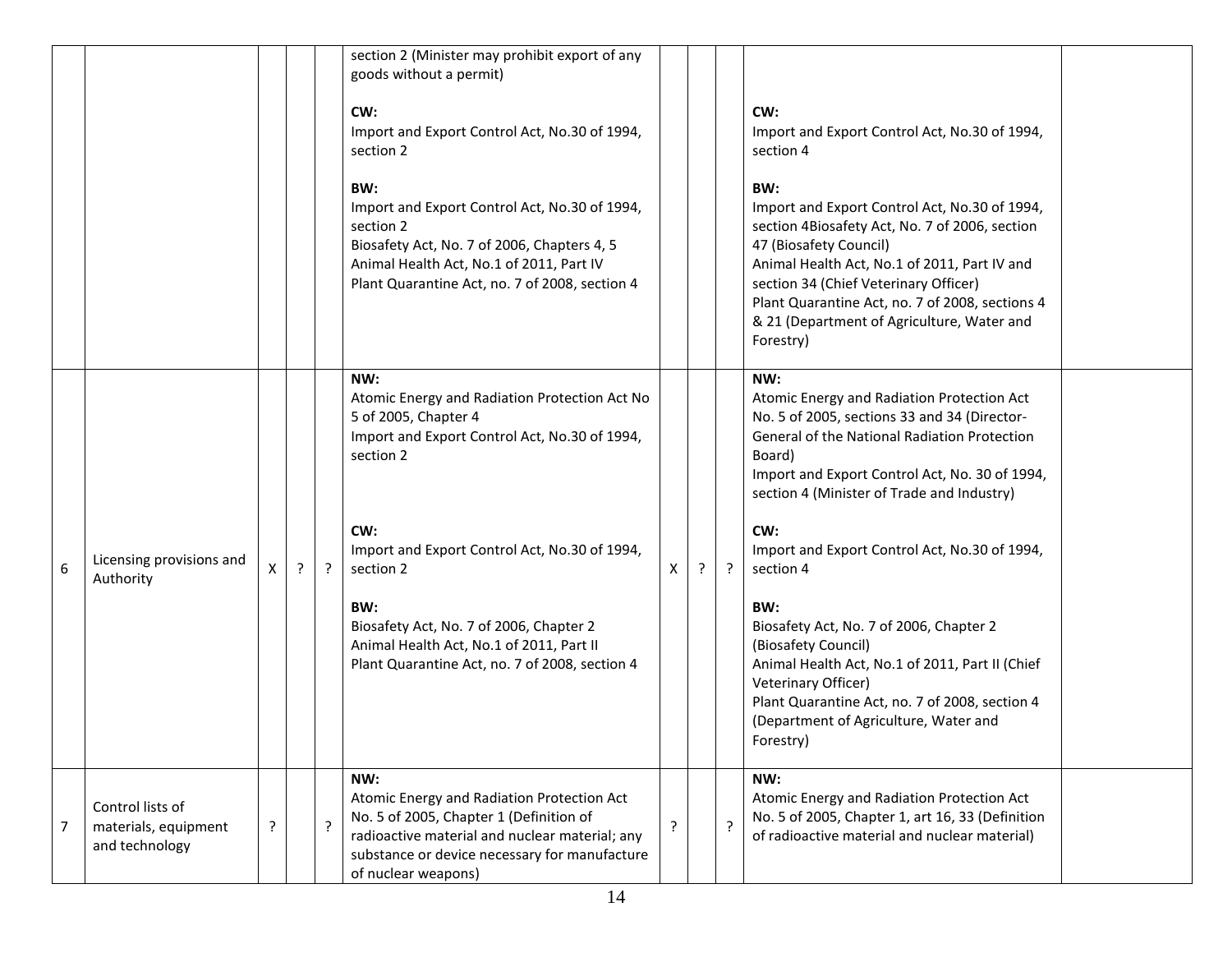|         |                                                                                                                                        |    |              |                | BW:<br>Biosafety Act, No. 7 of 2006, section 1<br>(definitions)<br>Plant Act, no. 7 of 2008, section 1 (definitions)                                                                                                                                                      |              |   |                | BW:<br>Biosafety Act, No. 7 of 2006, section 1<br>(definitions)<br>Plant Act, no. 7 of 2008, section 1 (definitions)                                                                                                                                                                                       |  |
|---------|----------------------------------------------------------------------------------------------------------------------------------------|----|--------------|----------------|---------------------------------------------------------------------------------------------------------------------------------------------------------------------------------------------------------------------------------------------------------------------------|--------------|---|----------------|------------------------------------------------------------------------------------------------------------------------------------------------------------------------------------------------------------------------------------------------------------------------------------------------------------|--|
| $\,8\,$ | Intangible technology<br>transfers                                                                                                     |    |              |                |                                                                                                                                                                                                                                                                           |              |   |                |                                                                                                                                                                                                                                                                                                            |  |
| 9       | Inclusion of means of<br>delivery                                                                                                      |    |              |                |                                                                                                                                                                                                                                                                           |              |   |                |                                                                                                                                                                                                                                                                                                            |  |
| 10      | End-user controls                                                                                                                      |    |              |                |                                                                                                                                                                                                                                                                           |              |   |                |                                                                                                                                                                                                                                                                                                            |  |
| 11      | Catch all clause                                                                                                                       |    |              |                |                                                                                                                                                                                                                                                                           |              |   |                |                                                                                                                                                                                                                                                                                                            |  |
| 12      | Transit control                                                                                                                        |    |              | $\overline{?}$ | BW:<br>Biosafety Act, No. 7 of 2006, section 3<br>Animal Health Act, No.1 of 2011, Part III<br>Plant Quarantine Act, no. 7 of 2008, section 13                                                                                                                            |              |   | $\overline{?}$ | BW:<br>Biosafety Act, No. 7 of 2006, section 47<br>Animal Health Act, No.1 of 2011, Part III and<br>section 34<br>Plant Quarantine Act, no. 7 of 2008, section 21                                                                                                                                          |  |
| 13      | Trans-shipment control                                                                                                                 |    |              |                |                                                                                                                                                                                                                                                                           |              |   |                |                                                                                                                                                                                                                                                                                                            |  |
| 14      | Re-export control                                                                                                                      |    |              |                |                                                                                                                                                                                                                                                                           |              |   |                |                                                                                                                                                                                                                                                                                                            |  |
| 15      | Control over financing of<br>exports/transhipments<br>that would contribute to<br>proliferation                                        | X. | $\mathsf{X}$ | $\mathsf{x}$   | NW/CW/BW:<br>Prevention and Combating of Terrorist and<br>Proliferation Activities Act No. 4 of 2014,<br>sections 3, 4<br>Prevention of Organised Crime Act No. 29 of<br>2004 (money laundering)<br>Financial Intelligence Act No. 13 of 2012<br>(Financing of Terrorism) | $\mathsf{X}$ | X | $\mathsf{X}$   | NW/CW/BW:<br>Prevention and Combating of Terrorist and<br>Proliferation Activities Act No. 4 of 2014,<br>sections 3, 4<br>Prevention of Organised Crime Act No. 29 of<br>2004 (money laundering), Chapter 2<br>Financial Intelligence Act No. 13 of 2012, Parts<br>2 and 6 (Financial Intelligence Centre) |  |
| 16      | Control over services<br>related to exports/<br>transhipments that<br>would contribute to<br>proliferation including<br>transportation |    |              |                |                                                                                                                                                                                                                                                                           |              |   |                |                                                                                                                                                                                                                                                                                                            |  |